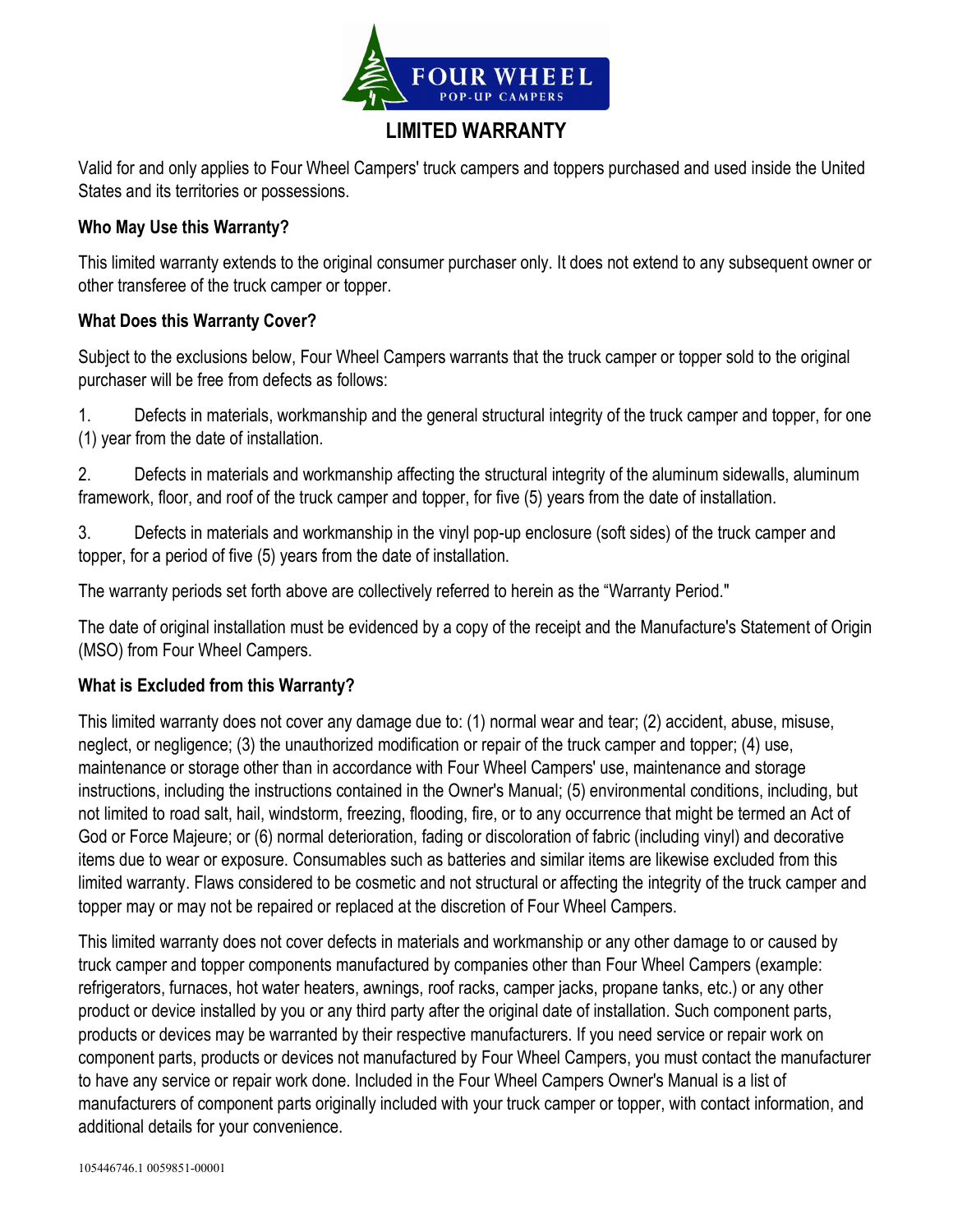Four Wheel Campers is not responsible to any purchaser of the truck camper and/or topper for any undertaking, representation or warranty made by dealers during the course of selling the truck camper and/or topper beyond those herein expressed.

Each turnbuckle must be checked periodically to ensure the proper tension is applied. It is VERY IMPORTANT to regularly check & tighten them to ensure no damage is done to your truck or camper/topper. If turnbuckles are not properly adjusted Four Wheel Campers assumes no liability in potential damage to your truck or camper/topper.

## What are the Remedies Under this Warranty?

FOUR WHEEL CAMPERS' SOLE OBLIGATION AND ENTIRE LIABILITY UNDER THIS LIMITED WARRANTY SHALL BE, AT FOUR WHEEL CAMPERS' OPTION, EITHER THE REPAIR OR REPLACEMENT OF THE TRUCK CAMPER/TOPPER OR THE PARTS THEREOF THAT ARE DEEMED DEFECTIVE BY FOUR WHEEL CAMPERS, AND FOR WHICH FOUR WHEEL CAMPERS IS NOTIFIED DURING THE WARRANTY PERIOD. HOWEVER, YOU ARE RESPONSIBLE FOR: (I) THE COST OF TRANSPORTATION OF THE TRUCK CAMPER/TOPPER TO AND FROM THE DESIGNATED SERVICE LOCATION; AND (II) ANY COST, LIABILITY, LOSS OR DAMAGE TO OR IN CONNECTION WITH THE TRUCK CAMPER/TOPPER RESULTING FROM SUCH TRANSPORTATION. FOR PURPOSES OF CLARITY, NO PAYMENT OR OTHER COMPENSATION WILL BE MADE FOR INCIDENTAL EXPENSES, INCLUDING, BUT NOT LIMITED TO, TOWING, TELEPHONE, TRANSPORTATION, LODGING, TRAVEL, GASOLINE, LOSS OF PAY OR INDIRECT OR CONSEQUENTIAL DAMAGE INCLUDING, BUT NOT LIMITED TO, LOSS OF USE OF THE TRUCK CAMPER, INCONVENIENCE, DAMAGE OR INJURY TO PERSON OR PROPERTY, OR LOSS OF REVENUE, WHICH MIGHT BE PAID, INCURRED OR SUSTAINED BY REASON OF ANY DEFECT COVERED BY THIS LIMITED WARRANTY.

## How Can You Obtain Warranty Services?

Upon discovery of a defect, you must promptly notify Four Wheel Campers or the authorized dealer from whom you purchased the truck camper in order to request a service appointment. If it is not possible to return the truck camper/topper to the Four Wheel Campers factory or your selling dealer, please call the Four Wheel Campers factory service department. Four Wheel Campers will use reasonable efforts to work with you on finding another possible location to have the truck camper/topper repaired (depending on what the problem might be). However, Four Wheel Campers retains ultimate discretion in selecting the designated service center.

As part of obtaining warranty services at the designated service location, you will be required to provide your name, address and telephone number, proof of purchase, a description of the defect, and any claims number issued to you by Four Wheel Campers.

Warranty repairs may only be performed at a service location designated by Four Wheel Campers, which may include the Four Wheel Campers factory, a Four Wheel Campers authorized dealer, or another service center approved in writing by Four Wheel Campers. Warranty repairs by a non-Four Wheel Campers dealer or service center must be approved by the Four Wheel Campers factory service department PRIOR to any work being started.

In order to obtain warranty services, please contact: Four Wheel Campers, using the following contact information: FWC Service Department: (530} 666-1442.

OR

The Four Wheel Campers authorized dealer from whom you purchased the truck camper/topper, using the contact information for your authorized dealer included as part of your Owner's Manual.

## Disclaimer and Limitation of Liability.